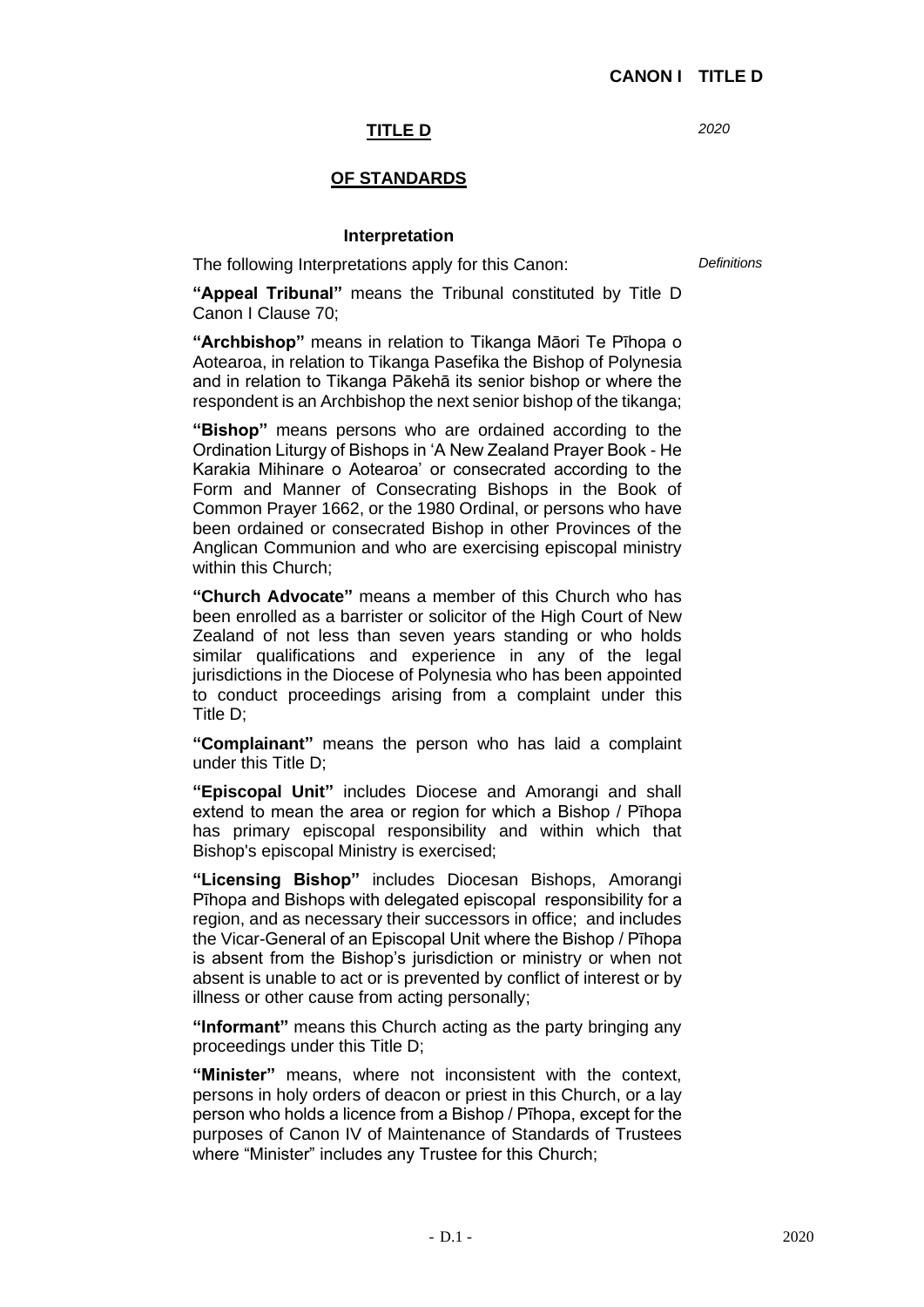**"Ministry"** means for the purpose of this Canon the exercise of the role of an ordained person or Office Bearer, whether lay or ordained, who holds a licence from a Bishop / Pīhopa in this Church or who has completed the declaration of assent to the Constitution of the Church as a requirement of office;

**"Misconduct"** means any intentional, significant or continuing departure from the Standards of Ministry set out in Canon I;

**"Office Bearer"** includes all members of the Laity who have assented to the authority of The Constitution / Te Pouhere General Synod / te Hīnota Whānui and have accepted any charge, office or trust under the authority of the General Synod / te Hīnota Whānui or any Diocesan Synod, Te Rūnanganui and / or Hui Amorangi;

**"Ordained Minister"** means persons who are ordained in the order of Priest or Deacon in this Church;

**"Provincial Chancellor"** means the person appointed to that office pursuant to Title D Canon V Clause 7;

**"Registrar"** means the Registrar of the Ministry Standards Commission appointed under Canon II Clause 5 who must be enrolled as a barrister or solicitor of the High Court of New Zealand of not less than seven years standing or who holds similar qualifications and experience in any of the legal jurisdictions in the Diocese of Polynesia;

**"Respondent"** means a Minister or Office Bearer against whom a complaint is made;

**"Trustee,"** where not inconsistent with the context, means a trustee of a trust related to this Church who has assented to the authority of General Synod / te Hīnota Whānui;

**"Unsatisfactory conduct"** is a failure to observe Standards Required of Ministers which does not amount to misconduct.

**"Singular terms,"** where appropriate, include the plural.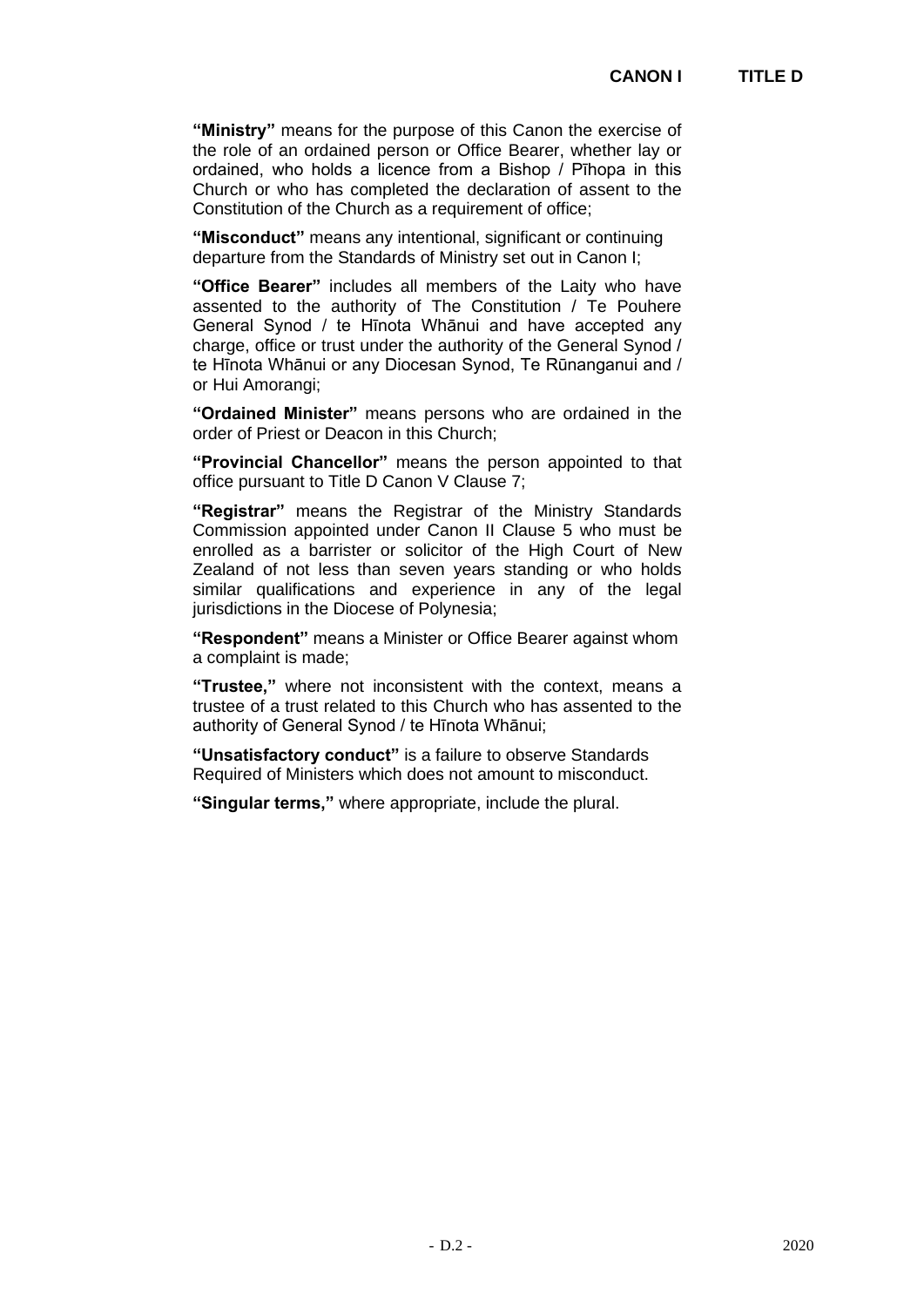## **CANON I**

**OF STANDARDS OF MINISTRY FOR BISHOPS, MINISTERS AND OFFICE BEARERS**

### 1. GENERAL PRINCIPLES:

Men and women accepting the distinctive calling of ordained Ministry, and Office Bearers in this Church must recognise they are not simply exercising a function or role. They also exercise a representative Ministry and are expected to lead an exemplary way of life.

- 2. Ministry in an Office in this Church requires observance of appropriate standards of behaviour in the exercise of the role of Minister, in relationships and in personal life.
- 3. Ministry in an Office in this Church calls for exemplary conduct in all areas of life. Conviction of a crime punishable by imprisonment for more than three months is a significant departure from this standard.
- 4. MINISTRY BEHAVIOUR:

Ministers shall perform their duties as required by their Ordination vows; collaborate appropriately with other Ministers; obey lawful instructions from the Licensing Bishop and submit to the godly admonitions of the Licensing Bishop; and work collaboratively with others who are licensed to share in the performance of public duties, and in particular of worship.

## 5. DUTIES OF CLERICAL OFFICE:

All who receive the authority of Orders in this Church have a duty of care and guidance to the people they serve. They owe a duty of obedience to their Bishop and those to whom authority is given by the Bishop or by the Constitution / Te Pouhere, of collaboration with their colleagues in this Church and the Churches with which this Church is in a covenant relationship, and of consultation and co-operation with the laity. In delegating responsibilities they have a duty of care and continuing supervision. In all they do they have a duty of ensuring the regulations and Canons of this Church are complied with. They exercise their authority as men and women who are themselves under authority.

6. Ministers shall keep records required by law and by the Church, as important tools of Ministry. They shall ensure administrative duties are carried out properly.

*2020*

*Representative Ministry*

*Observance of Standards*

*Conviction of crime punishable by imprisonment*

*Ordination vows Collaboration*

*Obedience*

*Share public worship*

*Duty of Ordained Office*

*Keeping records*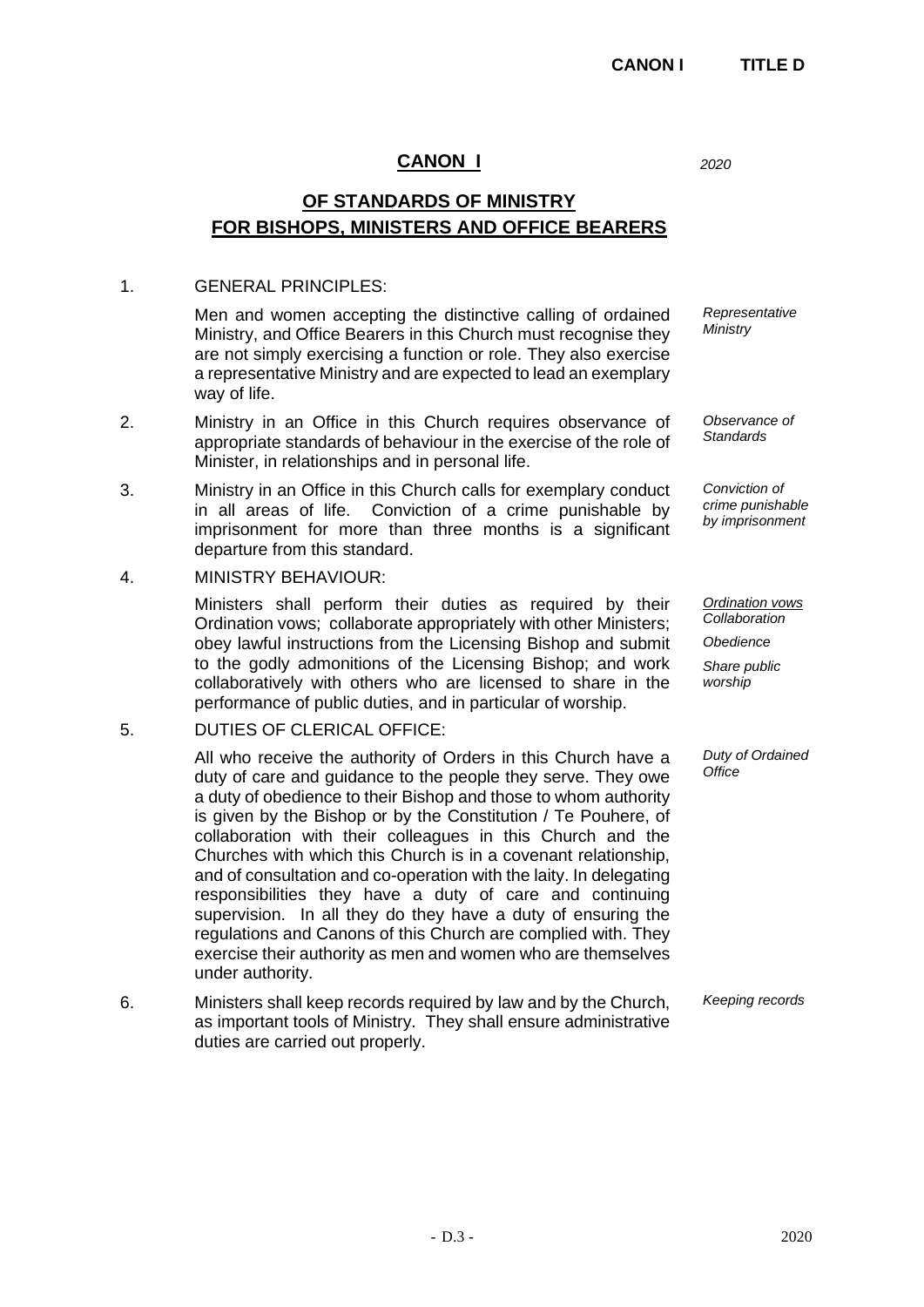## **CANON I TITLE D**

- 7. Ministers shall ensure that those in need are cared for with Christ-like compassion and humility; they shall build up Christ's congregation, strengthen the baptised and lead them as witnesses to Christ in the world; and shall not refuse without good and lawful reason to perform for any member of this Church any act pertaining to the Ministry of this Church; and proclaim the Mission of the Church (as stated in the third Preamble of the Constitution / Te Pouhere) and not habitually to neglect such proclamation.
- 8. LITURGY:

It is the responsibility of Ordained Ministers to lead God's people in praise and thanksgiving to God, to ensure reverent, regular and carefully prepared divine service using the forms authorised by this Church.

9. AUTHORISED WORSHIP:

Ministers shall use duly authorised forms of public worship and not refuse or neglect to use either A New Zealand Prayer Book He Karakia Mihinare o Aotearoa or The Book of Common Prayer 1662 (as modified by the General Synod / te Hīnota Whānui under authority of the Constitution / Te Pouhere) or any other services as are duly authorised by the Canons of this Church in the public services of this Church or to administer the sacraments in such order and form as are set forth in the said Books or other authorised services; or to use on any occasion in public Ministry except so far as shall be otherwise ordered by lawful authority the orders and forms of common prayer or such rites and ceremonies as are mentioned and set forth in the said Books or in other authorised services and therein directed to be used for such purpose on such occasion.

#### 10. PREACHING, TEACHING AND EVANGELISM:

Ordained Ministers shall oversee worship of the congregation by ordained and / or licensed lay Ministers; they shall be pastors who share people's joys and sorrows, encourage the faithful, recall those who fall away, heal and help the sick; proclaim God's word and take their part in Christ's prophetic work, declare forgiveness through Jesus Christ, baptise, preside at the Eucharist and administer Christ's holy sacraments; serve in the name of Christ and so remind the whole Church that serving others is essential to all ministry, and ensure that those in need are cared for with Christlike compassion and humility; bury the dead or conduct the rites for cremation and the committal of ashes; exercise the pastoral role of spiritual counsel and advice, but avoid moving improperly from that role of pastor into the role of professional counsellor or Tohunga; keep information confidential whether imparted in confession or informally in conversation and not improperly disclose it; perform the Duties of Office to which the person is licensed in an effective manner. Such performance fails where there is inability or unwillingness to perform those duties.

*Care of the Needy*

*Building up the congregation*

*Performance of ministry*

*Proclaim the Mission of the Church*

*Liturgy*

*Authorised worship*

*Overseeing worship*

*Work of pastor*

*Priestly ministry Diaconal Ministry*

*Bury the dead*

*Spiritual counsel*

*Confidentiality*

*Inability or unwillingness to perform duties*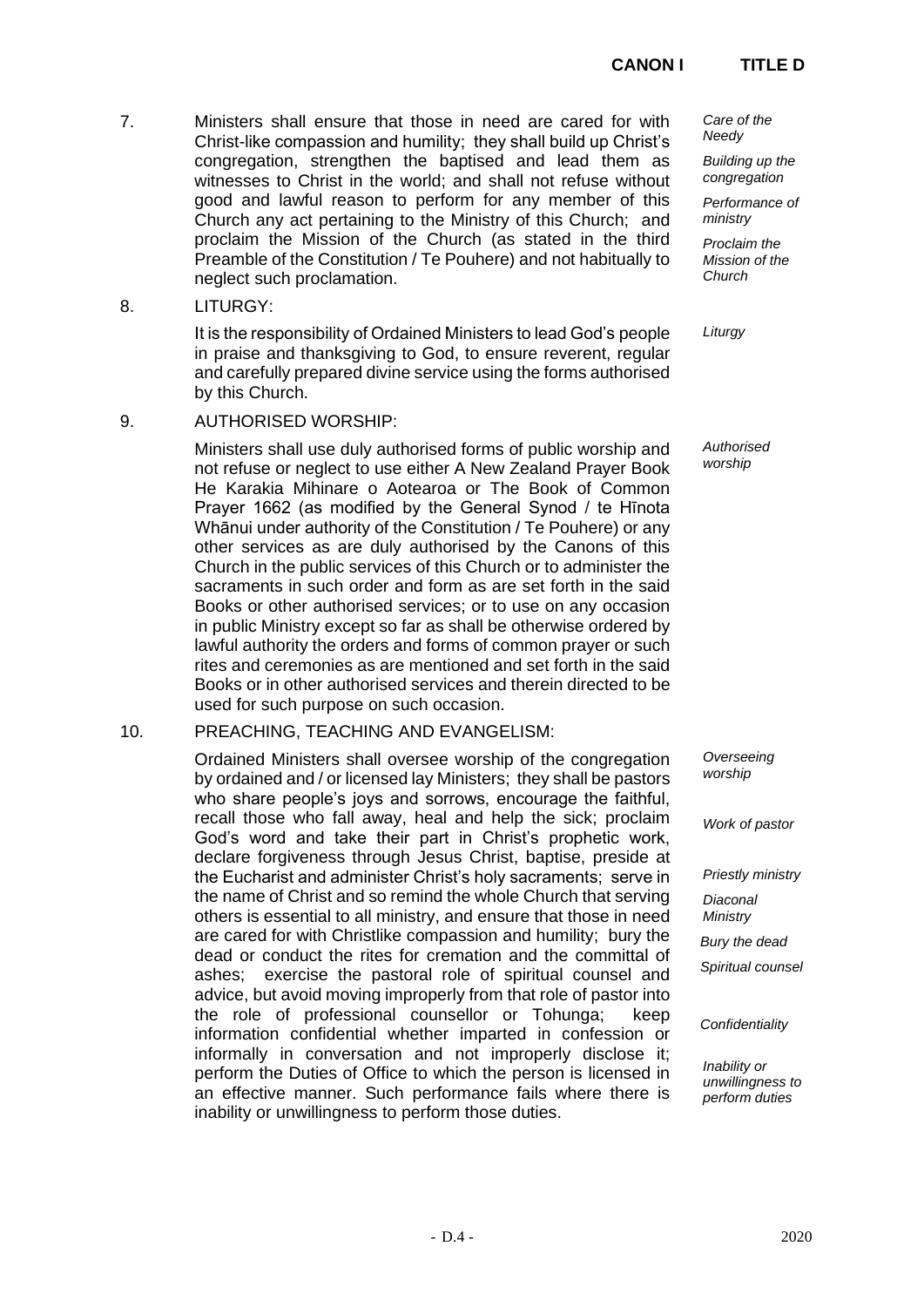# **CANON I TITLE D**

11. It is the duty of Ordained Ministers to preach the Gospel and to instruct people in the faith as this Church understands it. They are to lead people to a deeper exploration and fuller understanding of the Gospel and its challenges to contemporary life within the tradition of faith, bringing new insight and knowledge to interpretation and application, that the Gospel may be proclaimed as good news to their own times.

> Lay Ministers are required to preach the Gospel only when so licensed by the Bishop.

12. Ministers shall teach only doctrine and interpretation of the Faith that are in conformity with the formularies of this Church, and not teach or maintain any doctrine contrary to the doctrine of this Church as defined in the Constitution / Te Pouhere and the Formularies of this Church; and shall comply with the Canons or regulations of General Synod / Te Hīnota Whānui or of any Diocesan Synod, Te Rūnanganui or Hui Amorangi and respect the integrity of Church processes.

## 13. MINISTRY RELATIONSHIPS:

Ministers by virtue of their calling and office enter into various relationships with others. Ministry relationships are grounded in a community of common concern, depend for their successful outcome on a secure basis of integrity and trust and assume the development and practice of appropriate disciplines and skills as well as proper standards of behaviour and practice.

- 14. Those whom God calls to ministerial leadership through the Church have responsibilities to exercise accountable oversight to those for whom a Minister has pastoral responsibility and shares the Ministry of the Church. They shall observe all the provisions and implications for the welfare of children and young persons under civil law, have and maintain reliable and effective means of communication at all levels of church life, keep confidential information received in their role as ordained Ministers or lay Ministers, and comply with Privacy legislation.
- 15. SEEKING TO TRANSFORM UNJUST STRUCTURES AND CARING FOR CREATION.

It is the responsibility of Ministers to proclaim the Mission of the Church which includes seeking to transform unjust structures of society, caring for God's creation, and establishing the values of the Kingdom.

16. PASTORAL CARE:

It is the tradition of this Church and the duty of Ministers to offer pastoral Ministry and care to all who desire it whether members of a congregation of this Church or not.

*Preaching* 

*Teaching and Evangelism*

*Proclaim the Gospel*

*Doctrine*

*Compliance with Church Law*

*Ministry Relationships*

*Responsibilities*

*Accountable oversight*

*Children and young persons*

*Communication*

*Confidentiality*

*Privacy*

*Unjust Structures and Caring for Creation*

*Pastoral Care*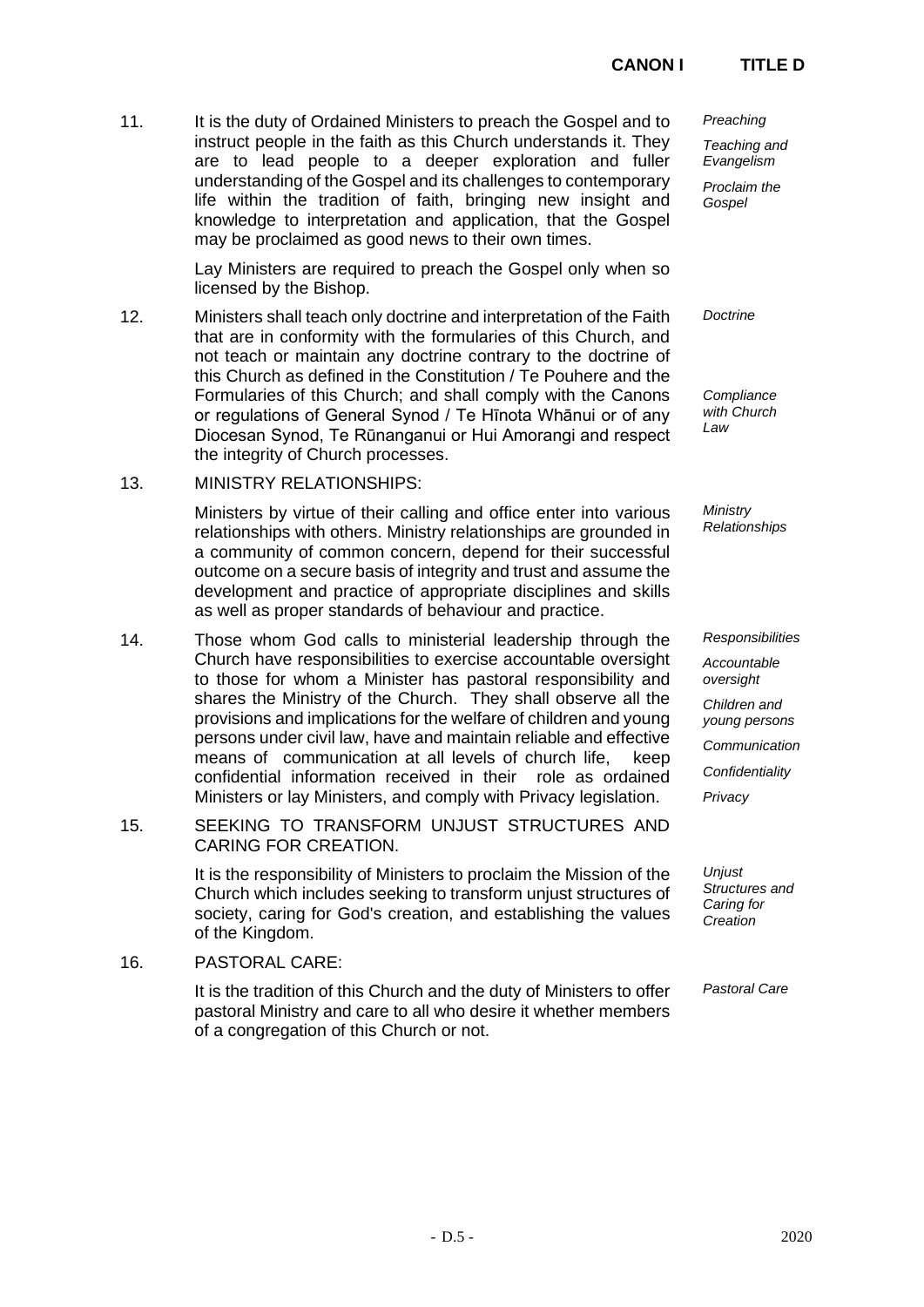- 17. In exercising their pastoral care Ordained Ministers enter into relationships which may involve exceptional and extended dependency and vulnerability. Ordained Ministers have a special duty of confidentiality of information received by virtue of their role as Ordained Ministers; and improper disclosure of that information is a breach of duty. The protection of children from harm is a primary obligation. Emotional detachment appropriate to calling and to the exercise of pastoral relationships must be maintained. All persons of whatever age, gender, race, creed or ability must be treated with the care and respect that lie at the heart of the Christian vision of all human community and with the wisdom and love that are at the heart of all Christian Ministry.
- 18. Ministers of God's grace can themselves become vulnerable. Ministers must guard against the possibility of misunderstanding and over-dependence. Ministers must preserve appropriate inter-personal disciplines and boundaries, and they shall be aware of the power of the Minister's position Ministers must avoid abuse of that power, and any manipulation of a person in the guise of giving counsel. It is a serious abuse of power to use a calling or a pastoral position to further a personal relationship of an emotional or sexual nature, and it is a breach of duty.

## 19. STANDARDS OF PERSONAL BEHAVIOUR:

Ministry by any Minister is as much a function of what a Minister is as of what a Minister says or does. Accordingly a Minister must observe exemplary standards of personal behaviour at all times.

#### 20. HOLINESS:

Ministers and especially the ordained are called to be witnesses to holiness in their daily lives. As well as acknowledging there are offences which are offences against civil law there are also other kinds of behaviour which though not criminal may be considered immoral and fall short of the standards expected of a Minister especially an Ordained Minister.

## 21. HONESTY AND INTEGRITY:

Ministers are able to influence others in the exercise of their office and must avoid any improper influence in fact or intention upon those to whom they minister in order to obtain some material benefit. Malicious gossip must be shunned as much as defamation. Ministers must be wary of gifts intended as bribes or other influence, or relationships and confidences intended to implicate or manipulate.

- 22. Ministers and Office Bearers must at all times act with honesty and probity when dealing with financial matters.
- 23. Ministers and Office Bearers shall behave consistently with these standards and the ethical standards of the Tikanga of the Episcopal Unit in which they minister.

*Pastoral Relationships*

*Standards of Personal Behaviour*

*Holiness*

*Honesty and Integrity*

*Financial probity* 

*Ethical standards*